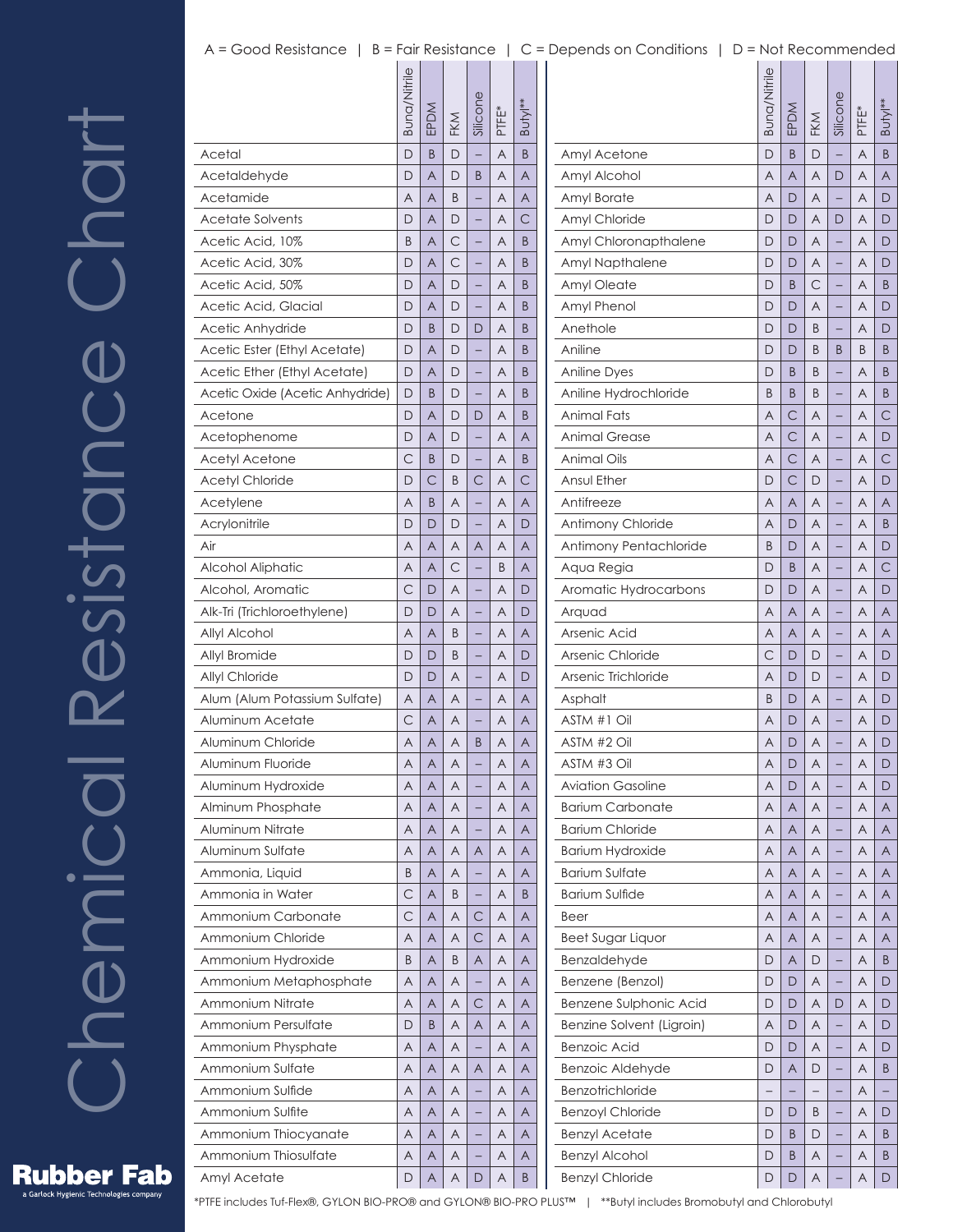## A = Good Resistance | B = Fair Resistance | C = Depends on Conditions | D = Not Recommended

|                                        | Buna/Nitrile | EPDM                     | FKM                      | Silicone                 | PTFE*                    | Butyl**        |  |
|----------------------------------------|--------------|--------------------------|--------------------------|--------------------------|--------------------------|----------------|--|
| Bichromate of Soda (Sodium Dichromate) | A            | A                        | $\overline{A}$           | $\overline{a}$           | A                        | $\overline{A}$ |  |
| <b>Black Sulfate Liquor</b>            | A            | A                        | A                        |                          | A                        | A              |  |
| <b>Blast Furnace Gas</b>               | C            | C                        | A                        |                          | Α                        | C              |  |
| <b>Bleach Solutions</b>                | D            | B                        | B                        |                          | A                        | B              |  |
| Borax                                  | A            | A                        | A                        |                          | A                        | A              |  |
| <b>Bordeaux Mixture</b>                | A            | A                        | A                        |                          | A                        | A              |  |
| Brandy                                 |              | <b>FDA TUBE REQUIRED</b> |                          |                          |                          |                |  |
| <b>Brine</b>                           | A            | A                        | A                        |                          | A                        | A              |  |
| <b>Bromine</b>                         | D            | D                        | A                        | D                        | Α                        | D              |  |
| <b>Bromine Water</b>                   | C            | C                        | A                        |                          | A                        | C              |  |
| Bromobenzene                           | D            | D                        | B                        |                          | A                        | D              |  |
| <b>Bunker Oil</b>                      | A            | D                        | A                        |                          | Α                        | D              |  |
| <b>Butanol</b>                         | A            | A                        | A                        | B                        | A                        | A              |  |
| Butane                                 | A            | D                        | A                        | D                        | A                        | D              |  |
| <b>Butter</b>                          | A            | A                        | A                        |                          |                          | Α              |  |
| <b>Butyl Acetate</b>                   | D            | A                        | D                        | D                        | A                        | B              |  |
| <b>Butyl Acrylate</b>                  | D            | D                        | D                        |                          | A                        | D              |  |
| Butylamine                             | C            | $\mathsf{C}$             | D                        |                          | Α                        | C              |  |
| Butyl Benzene                          | D            | D                        | A                        |                          |                          | D              |  |
| <b>Butyl Bromide</b>                   | D            | D                        | B                        |                          |                          | D              |  |
| Butyl Butyrate                         | D            | B                        | C                        |                          |                          | С              |  |
| <b>Butyl Carbitol</b>                  | B            | A                        | A                        |                          | $\overline{\phantom{0}}$ | A              |  |
| <b>Butyl Cellosolve</b>                | B            | A                        | D                        |                          |                          | A              |  |
| <b>Butyl Chloride</b>                  | D            | D                        | A                        |                          | Α                        | $\mathsf{C}$   |  |
| <b>Butyl Ether</b>                     | B            | C                        | D                        |                          | A                        | $\mathsf{C}$   |  |
| <b>Butyl Ethyl Acetaldehyde</b>        | D            | D                        | D                        |                          |                          | $\mathsf{C}$   |  |
| <b>Butyl Ethyl Ether</b>               | D            | $\mathsf{C}$             | C                        |                          | Α                        | $\mathsf{C}$   |  |
| Butyl Oleate                           | D            | B                        | A                        |                          |                          | B              |  |
| Butyl Phthalate                        | D            | A                        | C                        |                          |                          | $\mathsf{C}$   |  |
| <b>Butyl Stearate</b>                  | B            | $\mathsf{C}$             | A                        |                          | Α                        | $\mathsf{C}$   |  |
| <b>Butyuraldehyde</b>                  | D            | D                        | D                        | -                        | A                        | D              |  |
| <b>Butyric Acid</b>                    | C            | $\mathsf{C}$             | $\subset$                | D                        | Α                        | $\mathsf{C}$   |  |
| <b>Butyric Anhydride</b>               | C            | $\mathsf{C}$             | $\mathsf{C}$             |                          | A                        | $\mathsf{C}$   |  |
| Calcium Acetate                        | D            | A                        | D                        | -                        | A                        | A              |  |
| Calcium Bisulfate                      | Α            | B                        | Α                        | -                        | A                        | B              |  |
| Calcium Bisulfite                      | Α            | Α                        | Α                        |                          | Α                        | Α              |  |
| Calcium Carbonate                      | A            | A                        | Α                        | -                        | Α                        | A              |  |
| Calcium Chloride                       | Α            | A                        | A                        | -                        | A                        | Α              |  |
| Calcium Hydroxide                      | Α            | A                        | A                        | $\overline{a}$           | Α                        | Α              |  |
| Calcium Hypochlorite                   | D            | A                        | A                        | -                        | Α                        | A              |  |
| Calcium Nitrate                        | Α            | Α                        | Α                        | -                        | Α                        | A              |  |
| Calcium Oxide                          |              |                          |                          | Α                        |                          |                |  |
| Calcium Salts                          | -            |                          | $\overline{\phantom{0}}$ | B                        | $\overline{\phantom{0}}$ |                |  |
| Calcium Sulfate                        | Α            | A                        | A                        | -                        | A                        | Α              |  |
| Calcium Sulfide                        | Α            | A                        | A                        | $\overline{\phantom{0}}$ | A                        | Α              |  |
| Calcium Sulfite                        | A            | A                        | A                        | -                        | Α                        | A              |  |
| Caliche Liquor                         | Α            | A                        | Α                        | -                        | Α                        | Α              |  |
| Cane Sugar Liquors                     | Α            | A                        | A                        |                          | Α                        | $\overline{A}$ |  |
|                                        |              |                          |                          |                          |                          |                |  |

|                             | Buna/Nitrile | EPDM | FKM                     | Silicone                 | PTFE <sup>*</sup> | Butyl** |
|-----------------------------|--------------|------|-------------------------|--------------------------|-------------------|---------|
| Carbitol                    | B            | B    | A                       |                          |                   | A       |
| Carbitol Acetate            | D            | B    | D                       |                          |                   | B       |
| Carbolic Acid               | С            | A    | Α                       |                          | Α                 | C       |
| Carbon Bisulfide            | D            | D    | A                       |                          | Α                 | D       |
| Carbon Dioxide              | Α            | Α    | Α                       | B                        | A                 | Α       |
| Carbon Disulfide            | D            | D    | A                       |                          | Α                 | D       |
| Carbonic Acid               | A            | A    | A                       |                          | Α                 | Α       |
| Carbon Monoxide             | С            | С    | Α                       | —                        | Α                 | С       |
| Carbon Tetrachloride        | С            | D    | A                       | D                        | Α                 | D       |
| Carbon Tetraflouride        | С            | D    |                         |                          | Α                 | D       |
| Castor Oil                  | Α            | Α    | Α                       | $\overline{\phantom{0}}$ | Α                 | Α       |
| Caustic Potash              | A            | A    | C                       |                          | Α                 | Α       |
| Caustic Soda                | B            | A    | С                       |                          |                   | Α       |
| Cellosolve                  | D            | A    | С                       | —                        | Α                 | Α       |
| Cellulose Acetate           | D            | B    | D                       |                          | Α                 | B       |
| Cellulube                   | D            | A    | С                       |                          |                   | B       |
| China Wood Oil              | Α            | Α    | С                       | —                        | Α                 | Α       |
| <b>Chlorine Dioxide</b>     | D            | D    | A                       |                          |                   | D       |
| Chlorine Gas                | D            | D    | Α                       |                          | A                 | D       |
| <b>Chlorine Water Solns</b> | D            | D    | С                       | —                        | Α                 | D       |
| Chloroacetic Acid           | С            | A    | D                       |                          | Α                 | D       |
| Chloroacetone               | D            | D    | D                       |                          |                   | B       |
| Chlorobenzene               | D            | D    | Α                       | D                        | A                 | D       |
| Chlorobutane                | D            | D    | A                       |                          |                   | D       |
| Chlorobutadiene             | D            | D    | Α                       |                          |                   | D       |
| Chloroform                  | D            | D    | Α                       | D                        | A                 | D       |
| Chlorinated Hydrocarbon     | D            | D    | A                       |                          | Α                 | D       |
| Chloropentane               | D            | D    | Α                       |                          |                   | D       |
|                             | D            | D    | A                       |                          | Α                 | D       |
| Chlorophenol                |              |      |                         |                          |                   |         |
| Chloropropanone             | D            | C    | D                       |                          | Α                 | С       |
| Chlorosulfonic Acid         | С            | D    | D                       | D                        |                   | D       |
| Chlorothene                 | D            | D    | Α                       | -                        | Α                 | D       |
| Chlorotoluene               | D            | D    | Α                       |                          | Α                 | D       |
| Chromic Acid                | D            | С    | С                       | D                        | Α                 | С       |
| Citric Acid                 | Β            | Α    | Α                       |                          | Α                 | Α       |
| Coal Oil                    | Α            | D    | Α                       |                          |                   | D       |
| Coal Tar                    | Α            | B    | Α                       |                          | Α                 | D       |
| Coal Tar Naptha             | С            | D    | Α                       | -                        | Α                 | D       |
| Coblat Chloride             | Α            | A    | Α                       |                          |                   | Α       |
| Coconut Oil                 | Α            | Α    | Α                       |                          | Α                 | B       |
| Cod Liver Oil               | Α            | Α    | Α                       |                          | Α                 | Α       |
| Coke Oven Gas               | С            | D    | D                       |                          | Α                 | С       |
| Copper Arsenate             | Α            | Α    | Α                       |                          | Α                 | Α       |
| Copper Chloride             | Α            | Α    | Α                       | -                        | Α                 | Α       |
| Copper Cyanide              | Α            | A    | Α                       |                          | Α                 | Α       |
| Copper Nitrate              | Α            | Α    | Α                       |                          | Α                 | Α       |
| Copper Nitrite              | Α            | Α    | Α                       |                          | Α                 | Α       |
| Copper Sulfate              | A            | A    | $\overline{\mathsf{A}}$ |                          | $\overline{A}$    | B       |

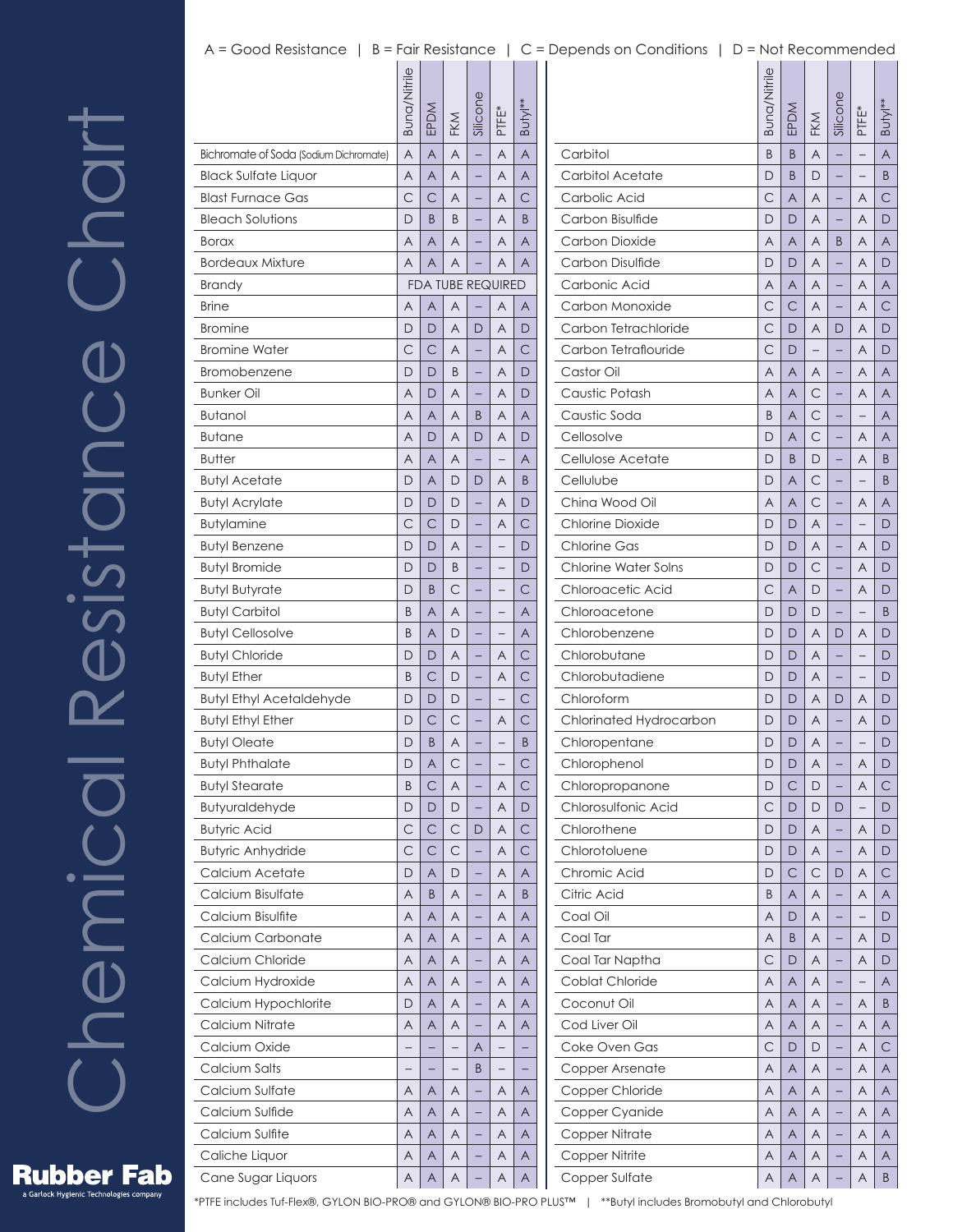# Chemical Resistance Chart Resistance Chart Chemical

|                                    | Buna/Nitrile | EPDM           | FKM          | Silicone | PTFE*        | Butyl**      |  |
|------------------------------------|--------------|----------------|--------------|----------|--------------|--------------|--|
| Copper Sulfide                     | A            | A              | A            |          | A            | A            |  |
| Corn Oil                           | A            | $\mathsf{C}$   | A            |          | A            | A            |  |
| Cottonseed Oil                     | A            | $\mathsf{C}$   | A            |          | Α            | A            |  |
| Creosote (Coal Tar)                | A            | D              | B            |          | A            | D            |  |
| Creosote (Wood)                    | A            | D              | A            |          | A            | D            |  |
| Creosols                           | $\mathsf{C}$ | D              | A            |          | A            | $\mathsf{C}$ |  |
| Cresylic Acid                      | C            | D              | A            |          | A            | D            |  |
| Crude Oil                          | A            | D              | A            |          | A            | D            |  |
| Cumene                             | C            | D              | A            |          | Α            | D            |  |
| <b>Cupric Carbonate</b>            | B            | A              | A            |          | A            | A            |  |
| Cupric Chloride                    | A            | A              | A            |          | A            | A            |  |
| <b>Cupric Nitrate</b>              | A            | A              | A            |          | A            | A            |  |
| <b>Cupric Nitrite</b>              | A            | $\overline{A}$ | A            |          | A            | A            |  |
| Cupric Sulfate                     | A            | A              | A            |          | A            | A            |  |
| Cyclohexane                        | B            | D              | Α            | D        | Α            | D            |  |
| Cyclohexanone                      | D            | D              | C            | D        | A            | D            |  |
| Cyclohexanol                       | B            | D              | B            |          | A            | D            |  |
| Cyclopentane                       | C            | D              | A            |          | A            | D            |  |
| P-Cymene                           | С            | D              | A            |          | A            | D            |  |
| DDT in Kerosene                    | A            | D              | A            |          | A            | D            |  |
| Decaline                           | D            | D              | A            |          | Α            | D            |  |
| Decane                             | B            | D              | A            |          |              | D            |  |
| Detergent Solutions                | A            | A              | A            |          | A            | A            |  |
| Diacetone Alcohol                  | D            | B              | D            |          | A            | A            |  |
| Dibenzyl Ether                     | D            | D              | С            |          | A            | B            |  |
| Dibenzylsebacate                   | D            | B              | B            |          | A            | B            |  |
| Dibromobenzene                     | D            | D              | A            |          | Α            | D            |  |
| Dibutylamine                       | D            | D              | D            | С        | A            | D            |  |
| Dibutyl Ether                      | D            | B              | С            |          | Α            | D            |  |
| Dibutyl Phthalate                  | D            | A              | D            |          | Α            | B            |  |
| Dibutyl Sebacate                   | D            | B              | B            | -        | A            | B            |  |
| Dicalcium Phosphate                | Α            | A              | Α            |          | Α            | A            |  |
| Dicloroacetic Acid                 | D            | $\mathsf{C}$   | $\mathsf{C}$ |          | Α            | C            |  |
| P-Dichlorobenzene                  | D            | D              | A            | -        | A            | D            |  |
| Dichlorobutane                     | D            | D              | Α            |          | Α            | D            |  |
| Dichloroisopropyl Ether            | D            | С              | C            |          |              | $\mathsf{C}$ |  |
| Dichlorodifluoromethane (Freon 12) | A            | D              | Α            | -        | Α            | D            |  |
| Dichloroethane                     | D            | D              | Α            | -        | Α            | С            |  |
| Dichloroethylene                   | D            | D              | Α            |          | Α            | D            |  |
| Dichloroethyl Ether                | D            | D              | С            | -        | Α            | D            |  |
| Dichlorohexane                     | D            | D              | Α            |          | Α            | D            |  |
| Dichloromethane                    | D            | D              | Α            |          | Α            | D            |  |
| Dichloropentane                    | D            | D              | Α            |          | A            | D            |  |
| Dieldrin in Xylene                 | D            | D              | Α            | -        | <sup>-</sup> | D            |  |
| Dieldrin in Xylene & Water Spray   | B            | D              | Α            |          |              | D            |  |
| Diesel Oil                         | A            | D              | A            | -        | A            | D            |  |
| Diethanolamine                     | B            | A              | D            |          | Α            | Α            |  |
| Diethylamine                       | С            | Β              | D            |          | Α            | B            |  |
|                                    |              |                |              |          |              |              |  |

|                              | Buna/Nitrile | EPDM        | FKM     | Silicone | PTFE*                    | Butyl**      |
|------------------------------|--------------|-------------|---------|----------|--------------------------|--------------|
| Diethyl Benzene              | D            | D           | A       |          | A                        | D            |
| Diethyl Ether                | B            | D           | D       |          |                          | D            |
| Diethylene Dioxide           | D            | B           | D       | -        | Α                        | B            |
| Diethyl Oxalate              | D            | A           | С       |          | Α                        | C            |
| Diethyl Phthalate            | D            | С           | С       |          | A                        | A            |
| Diethyl Sebacate             | D            | С           | B       | -        | Α                        | A            |
| Diethyl Sulfate              | D            | A           | A       |          | Α                        | B            |
| Diethyl Triamine             | B            | B           | С       |          | A                        | A            |
| Dihydroxyethyl Ether         | A            | B           | A       | -        | Α                        | A            |
| Diisobutylene                | A            | D           | A       |          | Α                        | D            |
| Diisobutyl Ketone            | D            | A           | D       |          | A                        | B            |
| Diiaodecyl Adipate           | D            | A           | С       | -        | Α                        | Α            |
| <b>Diisodecyl Phthalate</b>  | D            | A           | С       |          | Α                        | A            |
| Diisooctyl Adipate           | D            | A           | С       |          | A                        | A            |
| Diisooctyl Phthalate         | D            | B           | B       | -        | Α                        | B            |
| Diisopropanol Amine          | B            | A           | С       |          | Α                        | A            |
| Diisopropyl Benzene          | С            | D           | A       |          | A                        | D            |
| Diisopropyl Ether            | B            | D           | B       | -        | Α                        | D            |
| Diisopropyl Ketone           | D            | A           | D       |          | Α                        | D            |
| Dilauryl Ether               | С            | D           | С       |          | A                        | D            |
| Dimethyl Benzene             | D            | D           | A       | -        | Α                        | D            |
| Dimethylaniline              | D            | С           | D       |          | Α                        | D            |
| Dimethylformamide (DMF)      | D            | С           | D       |          | A                        | С            |
| Dimethyl Ketone (Acetone)    | D            | A           | D       | -        | Α                        | Α            |
| Dimethyl Phthalate           | D            | B           | С       |          | Α                        | A            |
| Dimethyl Sulfate             | D            | D           | D       |          | A                        | B            |
| Dimethyl Sulfide             | D            | D           | С       | -        | Α                        | С            |
| Dinitrobenzene               | D            | С           | Α       |          | Α                        | C            |
| Dinitrotoluene               | $\Box$       | $\mathsf D$ | $\sf B$ |          | $\overline{\mathsf{A}}$  | $\mathsf{D}$ |
| Dioctyl Adipate (DOA)        | D            | B           | С       | -        | Α                        | Α            |
| Dioctyl Phthalate (DOP)      | D            | B           | B       |          | Α                        | B            |
| Dioctyl Sebacate (DOS)       | D            | B           | B       |          | Α                        | B            |
| Dioxane                      | D            | B           | D       | -        | Α                        | B            |
| Dioxolane                    | D            | B           | С       |          | Α                        | $\mathsf{C}$ |
| Dipentene (Limonene)         | С            | D           | Α       |          | A                        | D            |
| Diphenyl (Biphenyl)          | D            | D           | Α       | -        | $\overline{\phantom{0}}$ | D            |
| Dipropyl Ketone              | D            | B           | D       |          | Α                        | Β            |
| Disodium Phosphate           | Α            | A           | Α       | ÷        | Α                        | A            |
| Divinyl Benzene              | D            | D           | Α       | -        | Α                        | D            |
| D.M.P. (Dimethyl Phenols)    | D            | D           | D       |          | Α                        | D            |
| Dodecyl Benzene              | D            | D           | Α       |          | A                        | D            |
| Diphenyl Oxide (Phenylether) | D            | D           | Α       | -        | $\overline{\phantom{0}}$ | D            |
| Dipropylene Glycol           | Α            | A           | Α       |          | Α                        | Α            |
| Dodecyl Toluene              | D            | D           | Α       | -        | A                        | D            |
| Dowdume W 40, 100%           | D            | С           | С       | -        | $\overline{\phantom{0}}$ | D            |
| Dow-Per (Perchloroethylene)  | C            | D           | Α       |          | Α                        | D            |
| Dowtherm Oil, A & E          | D            | D           | Α       |          | Α                        | D            |
| Dowtherm S.R.I.              | A            | A           | A       |          | A                        | A            |

## A = Good Resistance | B = Fair Resistance | C = Depends on Conditions | D = Not Recommended

**Rubber Fab** s Garlock Hygienic Technologies company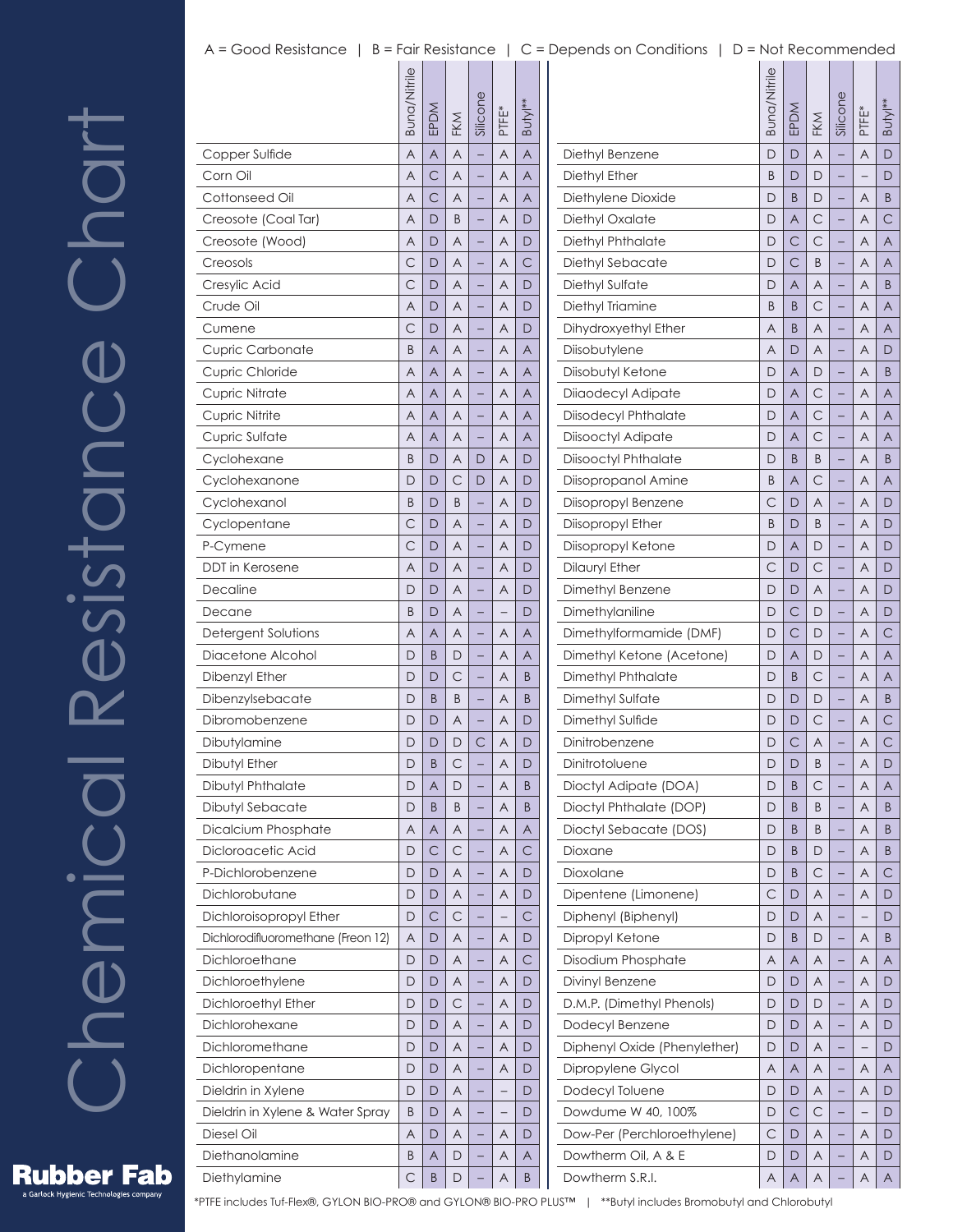## Chemical Resistance Chart UDUT<br>O Resistance Chemical

|                                          | Buna/Nitrile | EPDM | FKM | Silicone | APTFE* | Butyl** |
|------------------------------------------|--------------|------|-----|----------|--------|---------|
| Dry Cleaning Fluids                      | Ć            | D    | A   |          |        | D       |
| Epichlorohydrin                          | D            | B    | D   |          | Α      | С       |
| Ethanol (Ethyl Alcohol)                  | Α            | Α    | С   | B        | Α      | Α       |
| <b>Ethers</b>                            | С            | D    | D   | D        | A      | С       |
| <b>Ethyl Acetate</b>                     | D            | A    | D   | D        | A      | B       |
| Ethyl Acetaoacetate                      | D            | B    | D   |          | Α      | B       |
| <b>Ethyl Acrylate</b>                    | D            | D    | D   |          | A      | С       |
| Ethyl Benzene                            | С            | D    | Α   | -        | Α      | D       |
| Ethyl Benzoate                           | B            | B    | С   |          |        | B       |
| Ethyl Butyl Alcohol                      | A            | A    | B   |          | Α      | A       |
| Athyl Butyl Ketone                       | D            | B    | D   | -        | Α      | Β       |
| <b>Ethyl Cellulose</b>                   | B            | B    | D   |          | Α      | B       |
| <b>Ethyl Chloride</b>                    | D            | A    | B   | D        | A      | A       |
| <b>Ethyl Dichloride</b>                  | D            | D    | B   | -        | Α      | D       |
| Ethylene                                 | Α            | D    | Α   |          |        | D       |
| Ethylene Bromide                         | D            | D    | A   |          | Α      | D       |
| <b>Ethylene Chloride</b>                 | D            | D    | Α   | -        | Α      | D       |
| Ethylene Dibromide                       | D            | D    | B   |          | Α      | D       |
| Ethylene Dichloride                      | D            | D    | B   | D        | A      | D       |
| <b>Ethylene Glycol</b>                   | Α            | A    | Α   | Α        | Α      | Α       |
| <b>Ethylene Oxide</b>                    | D            | С    | D   | D        | Α      | С       |
| Ethylene Trichloride (Trichloroethylene) | С            | D    | A   |          | A      | D       |
| <b>Ethyl Ether</b>                       | С            | D    | D   | -        | Α      | D       |
| Ethyl Formate                            | D            | С    | D   |          | Α      | B       |
| Ethyl Hexanol                            | Α            | A    | B   |          | A      | A       |
| Ethyl Methyl Ketone                      | D            | B    | D   | -        | Α      | B       |
| Ethyl Ozalate                            | D            | B    | С   |          | Α      | A       |
| <b>Ethyl Phthalate</b>                   | D            | B    | С   |          | Α      | A       |
| Ethyl Propyl Ether                       | D            | D    | C   |          |        | D       |
| <b>Ethyl Propyl Ketone</b>               | D            | Β    | D   |          | Α      | B       |
| <b>Ethyl Silicate</b>                    | A            | A    | A   | -        | A      | A       |
| <b>Ethyl Sulfate</b>                     | D            | B    | D   | -        | Α      | B       |
| EX TRI (Trichlorethylene)                | С            | D    | Α   |          | Α      | D       |
| <b>Fatty Acids</b>                       | B            | С    | Α   | С        | Α      | D       |
| Ferric Bromide                           | Α            | A    | Α   | -        | Α      | Α       |
| Ferric Chloride                          | Α            | Α    | Α   | B        | Α      | Α       |
| <b>Ferric Nitrate</b>                    | Α            | A    | Α   | -        | Α      | A       |
| Ferric Sulfate                           | Α            | Α    | Α   | -        | Α      | Α       |
| Ferrous Acetate                          | D            | B    | D   |          | Α      | Α       |
| Ferrous Ammonium Sulfate                 | A            | A    | Α   |          |        | A       |
| Ferrous Chloride                         | Α            | Α    | Α   |          | Α      | Α       |
|                                          |              |      |     | -        |        |         |
| Ferrous Hydroxide                        | Β            | Α    | С   |          | Α      | Α       |
| Ferrous Sulfate                          | A            | A    | Α   | -        | Α      | A       |
| Fish Oil                                 | Α            | D    | Α   | -        | Α      | Α       |
| Fluoroboric Acid                         | Α            | Α    | С   | Α        | Α      | Α       |
| Fluorine                                 | D            | D    | D   |          | B      | D       |
| Fluosilic Acid                           | Β            | B    | Α   | -        | Α      | Α       |
| Formaldehyde (Formalin)                  | Α            | A    | Α   | Β        | Α      | Α       |

|                      | <b>Buna/Nitrile</b> | EPDM           | FKM | Silicone | PTFE* | Buty <sup>**</sup> |
|----------------------|---------------------|----------------|-----|----------|-------|--------------------|
| Formamide            | $\overline{A}$      | $\overline{A}$ | D   |          | A     | A                  |
| Formic Acid          | B                   | A              | D   | C        | Α     | A                  |
| Freon 11             | A                   | D              | A   |          |       | D                  |
| Freon 12             | B                   | $\mathsf{C}$   | B   | -        | -     | D                  |
| Freon 13             | A                   | A              | A   |          |       | A                  |
| Freon 21             | D                   | D              | D   |          |       | D                  |
| Freon 22             | D                   | A              | D   | -        | Α     | A                  |
| Freon 31             | D                   | A              | D   |          |       | A                  |
| Freon 32             | A                   | A              | С   |          |       | A                  |
| Freon 112            | B                   | D              | A   | -        | -     | D                  |
| Freon 113            | A                   | D              | B   |          |       | D                  |
| Freon 114            | A                   | A              | B   |          |       | A                  |
| Freon 115            | Α                   | A              | B   | -        | -     | A                  |
| Freon 142b           | A                   | A              | D   |          |       | A                  |
| Freon 152a           | A                   | A              | D   |          |       | A                  |
| Freon 218            | A                   | A              | A   | -        | —     | A                  |
| Freon C316           | A                   | A              | A   |          |       | A                  |
| Freon C318           | A                   | A              | A   |          |       | A                  |
| Freon 13B1           | Α                   | A              | A   | -        | —     | A                  |
| Freon 114B2          | B                   | D              | B   |          |       | D                  |
| Freon 502            | B                   | A              | B   |          |       | A                  |
| Freon TF             | Α                   | A              | A   | -        | -     | A                  |
| Freon T-WD 602       | Α                   | B              | A   |          |       | A                  |
| Freon TMC            | B                   | B              | A   |          |       | B                  |
| Freon T-P35          | Α                   | A              | A   | -        | -     | A                  |
| Freon TA             | A                   | A              | С   |          |       | A                  |
| Freon TC             | A                   | B              | A   |          |       | A                  |
| Freon MF             | A                   | D              | Α   |          | -     | D                  |
| Freon BF             | B                   | D              | A   |          |       | D                  |
| Fuel Oil             | Α                   | D              | Α   |          | Α     | D                  |
| Fuel, ASTM A         | Α                   | D              | A   | -        | A     | D                  |
| Fuel, ASTM B         | Α                   | $\mathsf{D}$   | Α   |          | Α     | D                  |
| Fuel, ASTM C         | B                   | D              | Α   |          | Α     | D                  |
| Fumaric Acid         | Α                   | D              | Α   | -        | Α     | D                  |
| Furan                | D                   | $\mathsf{C}$   | D   |          | Α     | $\mathsf{C}$       |
| Furfural             | D                   | С              | D   |          | Α     | A                  |
| Furfuryl Alcohol     | D                   | $\mathsf{C}$   | D   | -        | Α     | С                  |
| Gallic Acid          | B                   | B              | B   |          | Α     | B                  |
| Gasoline, Reg        | Α                   | D              | Α   |          | Α     | D                  |
| Gasoline, Hi-Test    | Α                   | D              | Α   | D        | Α     | D                  |
| Gasoline, Lead Free  | Α                   | D              | Α   | D        | Α     | D                  |
| Gelatin              | Α                   | A              | Α   |          | Α     | A                  |
| Gluconic Acid        | С                   | $\mathsf{C}$   | Α   | -        | Α     | С                  |
| Glucose              | Α                   | A              | Α   | A        | Α     | A                  |
| Glue                 | Α                   | A              | С   | A        | A     | B                  |
| Glycerine (Glycerol) | Α                   | A              | Α   | A        | Α     | A                  |
| Glycois              | Α                   | A              | Α   |          | Α     | A                  |
| Grease               | Α                   | D              | Α   |          | Α     | D                  |



**Rubber Fab** s Garlock Hygienic Technologies company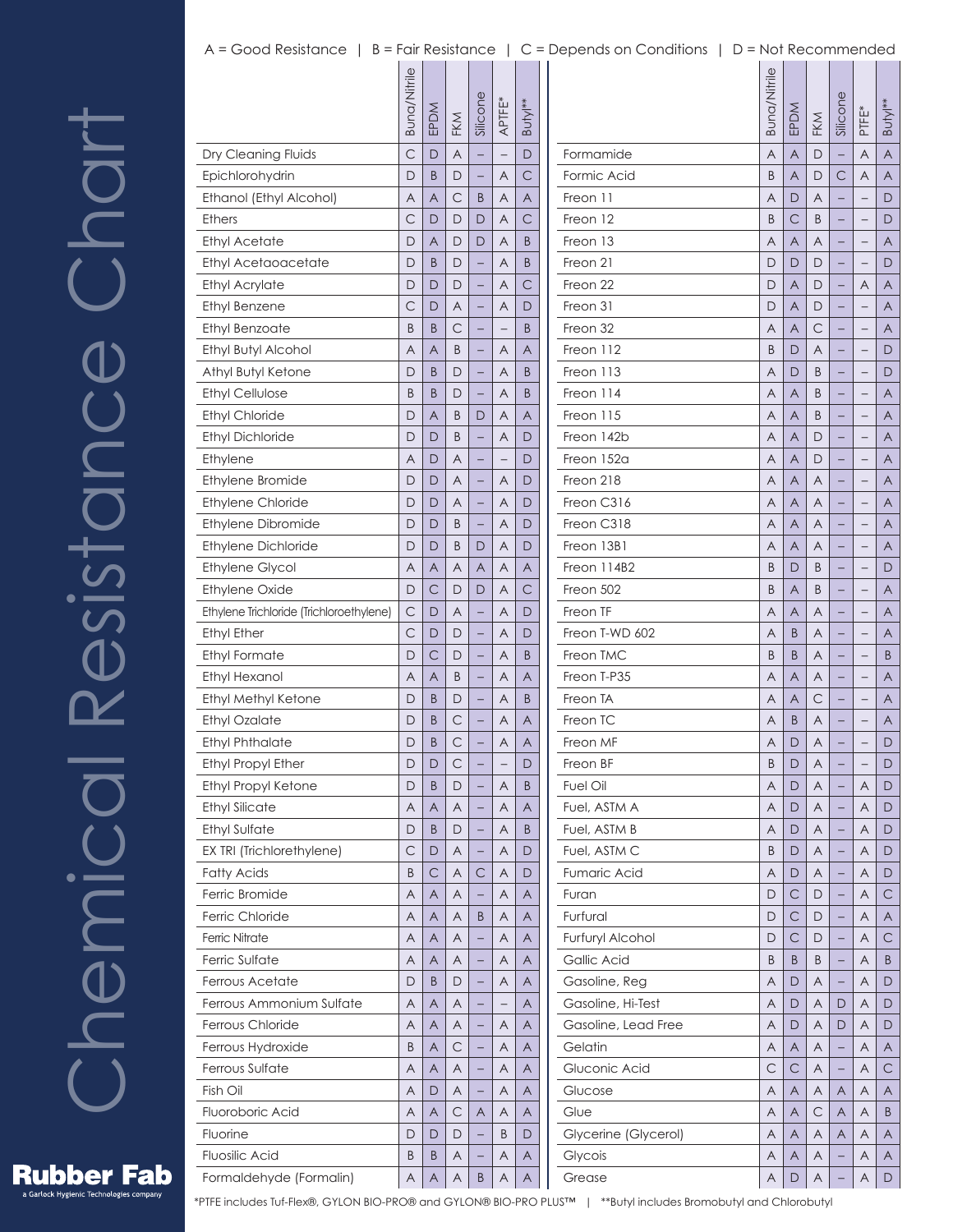## A = Good Resistance | B = Fair Resistance | C = Depends on Conditions | D = Not Recommended

|                                               | Buna/Nitrile | EPDM         | FKM          | Silicone | PTFE* | Butyl**      |
|-----------------------------------------------|--------------|--------------|--------------|----------|-------|--------------|
| Green Sulfate Liquor                          |              | A            |              |          | A     | A            |
| Halowax Oil                                   | D            | D            | A            |          | Α     | D            |
| Heptachlor in Petroleum Solvents              | B            | D            | A            |          | A     | D            |
| Heptachlor in Petroleum Solvents, Water Spray | B            | D            | A            |          |       | D            |
| Heptanal (Heptaldehyde)                       | D            | B            | D            |          | Α     | D            |
| Heptane                                       | A            | D            | A            |          | A     | D            |
| Heptane Carboxylic Acid                       | С            | С            | A            |          | A     | С            |
| Hexaldehyde                                   | D            | B            | D            |          | Α     | B            |
| Hexane                                        | A            | D            | A            |          | A     | D            |
| Hexene                                        | B            | D            | A            |          | A     | D            |
| Hexanol (Hexyl Alcohol)                       | A            | A            | A            |          | Α     | Α            |
| Hexylene                                      | A            | С            | A            |          | A     | D            |
| <b>Hexylene Glycol</b>                        | A            | A            | A            |          | A     | A            |
| Hexyl Methyl Ketone                           | D            | B            | D            |          | Α     | B            |
| Hi-Tri (Trichloroethylene)                    | С            | D            | A            |          | A     | D            |
| Hydraulic Fluid (Petroleum)                   | A            | D            | A            | С        | A     | D            |
| Hydraulic Fluid (Phospate Ester Base)         | D            | A            | D            |          | Α     | A            |
| Hydraulic Fluid (Poly Alkylene Glycol Base)   | A            | A            | Α            |          |       | Α            |
| Hydrobromic Acid                              | С            | A            | A            |          | A     | A            |
| Hydrobromic Acid, 5%                          | D            | A            | A            |          | Α     | B            |
| Hydrobromic Acid, 15%                         | D            | Α            | A            |          | A     | B            |
| Hydrobromic Acid, 37%                         |              | A            | A            |          | A     |              |
| Hydrocyanic Acid                              | B            | С            | A            |          | Α     | C            |
| Hydrofluoric Acid                             | D            | C            | A            | D        | A     | C            |
| Hydrofluosilic Acid                           | B            | A            | A            |          | A     | A            |
| Hydrogen Gas                                  |              |              |              |          |       |              |
| Hydrogen Peroxide, 3%                         | C            | Α            |              |          | Α     | C            |
| Hydrogen Peroxide, 10%                        | D            | Α            |              |          | A     | $\mathsf{C}$ |
| Hydrogen Peroxide, 30%                        | D            | С            |              |          | Α     | D            |
| Hydrogen Peroxide, 90%                        | D            | С            | B            | С        | Α     | D            |
| Hydrogen Sulfide                              |              |              |              |          |       |              |
| Hydroquinone                                  | D            | Β            | D            | -        | Α     | B            |
| <b>Hypochlorous Acid</b>                      | D            | Β            | Α            | D        |       | B            |
| Ink Oil (Linseed Oil Base)                    | B            | B            | Α            |          | Α     | B            |
| Insulating Oil                                | A            | D            | Α            |          | Α     | D            |
| lodine                                        | D            | D            | $\mathsf{C}$ |          | Α     | D            |
| <b>Iron Acetate</b>                           | D            | B            | D            |          | Α     | A            |
| Iron Hydroxide                                | B            | Β            | С            | -        | Α     | Α            |
| Iron Salts                                    | A            | A            | Α            |          | Α     | A            |
| Iron Sulfate                                  | A            | A            | Α            |          | Α     | A            |
| Iron Sulfide                                  | Α            | Α            | Α            |          | Α     | Α            |
| Isomyl Acetate                                | D            | Β            | D            |          | Α     | A            |
| Isomyl Alcohol                                | A            | A            | Α            |          | Α     | A            |
| <b>Isoamyl Bromide</b>                        | D            | D            | B            | -        | Α     | D            |
| <b>Isoamyl Butyrate</b>                       | D            | $\mathsf{C}$ | D            |          | Α     | $\mathsf{C}$ |
| <b>Isoamyl Chloride</b>                       | D            | D            | B            |          | Α     | $\mathsf{C}$ |
| Isomyl Ether                                  | D            | D            | D            |          | Α     | D            |
| Isoamyl Phthalate                             | D            | Β            | С            |          | Α     | A            |
|                                               |              |              |              |          |       |              |

|                                                | Buna/Nitrile | EPDM | FKM | Silicone | PTFE* | Butyl** |
|------------------------------------------------|--------------|------|-----|----------|-------|---------|
| Isobutanel (Isobutyl Alcohol)                  | B            | A    | B   |          | A     | A       |
| <b>Isobutyl Acetate</b>                        | D            | B    | D   |          | Α     | A       |
| Isobutyl Aldehyde                              | D            | B    | D   |          | Α     | B       |
| <b>Isobutyl Amine</b>                          | D            | B    | D   |          | A     | B       |
| <b>Isobutyl Bromide</b>                        | D            | D    | B   |          | Α     | D       |
| <b>Isobutyl Carbinol</b>                       | Α            | A    | B   |          | Α     | A       |
| <b>Isobutyl Chloride</b>                       | D            | D    | B   |          | A     | D       |
| Isobutylene                                    | Α            | D    | Α   |          | Α     | D       |
| <b>Isobutyl Ether</b>                          | D            | D    | D   |          | Α     | D       |
| Isocyanates                                    | D            | B    | С   |          | A     | B       |
| Isoctane                                       | Α            | D    | A   |          | Α     | D       |
| <i><u><b>Isopentane</b></u></i>                | Α            | D    | A   |          | Α     | D       |
| <b>Isopropyl Acetate</b>                       | D            | B    | D   |          | A     | A       |
| Isopropyl Alcohol (iso-propanol)               | B            | A    | B   |          | Α     | A       |
| Isopropyl Amine                                | C            | B    | D   |          | Α     | B       |
| <b>Isopropyl Benzene</b>                       | D            | D    | Α   |          | A     | D       |
| <b>Isopropyl Chloride</b>                      | D            | D    | B   |          | Α     | D       |
| <b>Isopropyl Ether</b>                         | С            | D    | D   |          | Α     | D       |
| <b>Isopropyl Toluene</b>                       | D            | D    | A   |          | A     | D       |
| Jet Fuels (JP1-JP6)                            | Α            | D    | A   |          | Α     | D       |
| Kerosene                                       | Α            | D    | A   | D        | Α     | D       |
| Ketones                                        | D            | A    | D   |          | A     | B       |
| Lactic Acid                                    | С            | С    | A   | A        | Α     | С       |
| Lacquers                                       | D            | D    | D   |          | Α     | С       |
| Lacquer Solvents                               | D            | D    | D   | D        | A     | С       |
| Lard                                           | Α            | С    | Α   | B        | Α     | D       |
| Lauryl Alcohol                                 | Α            | A    | B   |          | Α     | A       |
| Lead Acetate                                   | С            | B    | С   | D        | A     | A       |
| Lead Nitrate                                   | Α            | Α    | A   |          | Α     | Α       |
| Lead Sulfamate                                 | B            | Α    | Α   |          |       | Α       |
| Lead Sulfate                                   | A            | A    | A   |          | A     | A       |
| Ligroin                                        | Α            | D    | Α   | -        | Α     | D       |
| Lime Water                                     | С            | A    | Α   |          |       | Α       |
| Linseed Oil                                    | Α            | A    | A   |          | Α     | A       |
| Lindol (Tricresyl Phosphate)                   | D            | Α    | Α   | -        |       | Α       |
| Liquid Soap                                    | Α            | Α    | Α   |          | Α     | Α       |
| Liquid Petroleum Gas                           | A            | D    | A   |          | A     | D       |
| Lubricating Oils                               | Α            | D    | Α   | -        | Α     | D       |
| Lye (Sodium Hydroxide)                         | B            | A    | D   |          |       | Α       |
| Magnesium Acetate                              | D            | B    | D   | -        | Α     | A       |
| Magnesium Carbonate                            | Α            | A    | Α   | -        | Α     | Α       |
| Magnesium Chloride                             | Α            | Α    | Α   | Α        | Α     | Α       |
| Magnesium Hydrate                              | B            | A    | B   |          | Α     | A       |
| Magnesium Hydroxide                            | B            | Α    | Α   | -        | Α     | Α       |
| Magnesium Nitrate                              | Α            | A    | Α   |          | Α     | Α       |
| Magnesium Sulfate                              | Α            | A    | A   | A        | A     | A       |
| Malathion 50 in Aromatic Solvents              | С            | D    | A   |          | Α     | D       |
| Malathion 50 in Aromatic Solvents, Water Spray | $\subset$    | D    | A   |          | A     | D       |

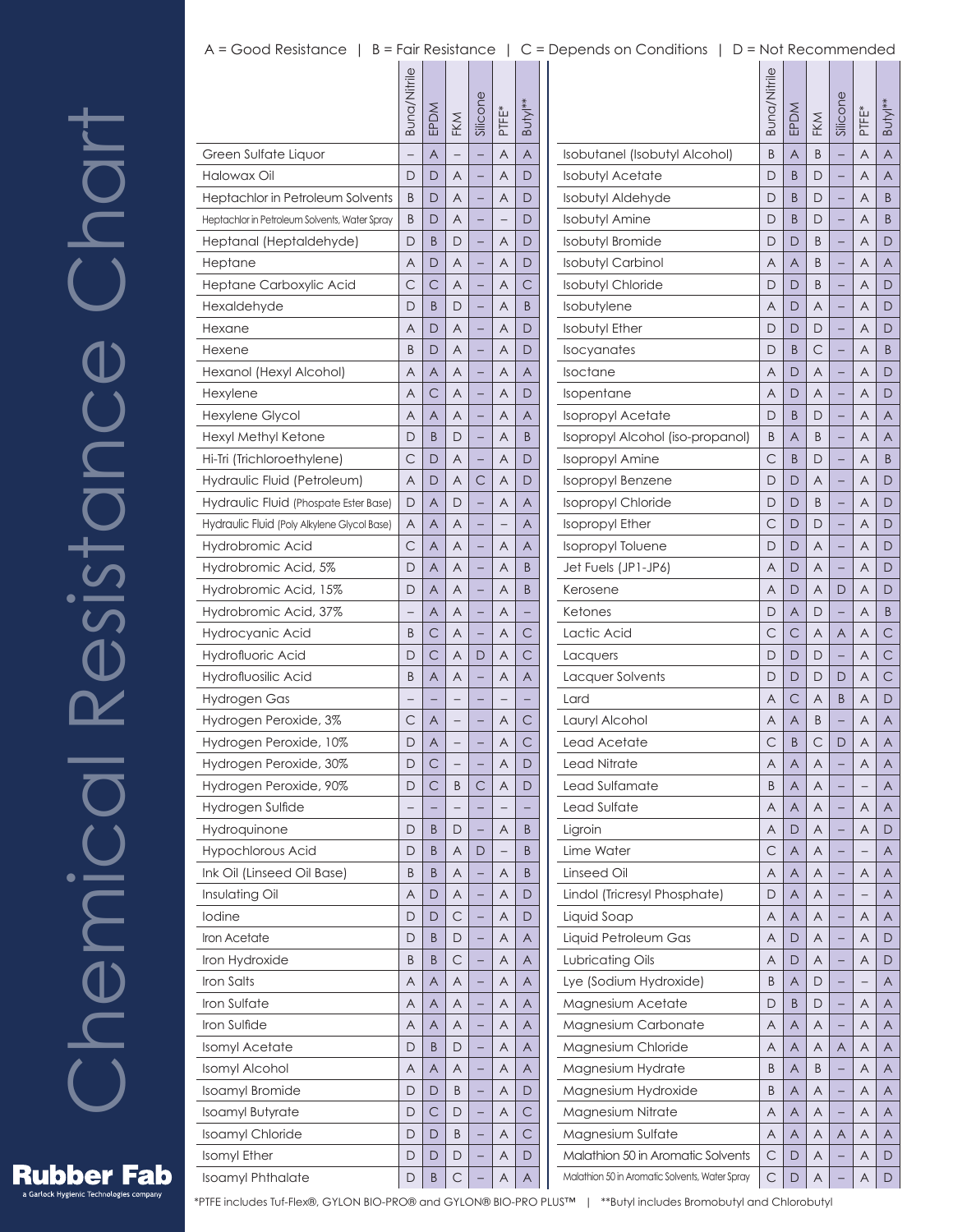# Chemical Resistance Chart Resistance Chart Chemical

|                                      | Buna/Nitrile | EPDM         | FKM            | Silicone                 | PTFE*          | Butyl <sup>**</sup> |  |
|--------------------------------------|--------------|--------------|----------------|--------------------------|----------------|---------------------|--|
| Maleic Acid                          | D            | C            | $\overline{A}$ | $\overline{a}$           | A              | $\overline{C}$      |  |
| Maleic Anhydride                     | D            | С            | A              |                          | A              | $\mathsf{C}$        |  |
| Malic Acid                           | B            | D            | A              | B                        | Α              | D                   |  |
| Manganese Sulfate                    | A            | A            | A              |                          | A              | A                   |  |
| Manganese Sulfide                    | A            | B            | A              | -                        | A              | A                   |  |
| Manganese Sulfite                    | Α            | B            | A              |                          | Α              | A                   |  |
| Mercuric Chloride                    | B            | A            | A              |                          | A              | A                   |  |
| Mercury                              | A            | A            | A              | -                        | Α              | A                   |  |
| Methane                              | Α            | D            | A              |                          | Α              | D                   |  |
| Methyl Acetate                       | D            | B            | D              |                          | A              | B                   |  |
| Methyl Acrylate                      | D            | B            | D              | -                        | Α              | B                   |  |
| Methacrylic Acid                     | D            | B            | D              |                          |                | B                   |  |
| Methyl Alcohol (Methanol)            | A            | A            | С              | A                        | A              | A                   |  |
| Methyl Benzene (Toluene)             | D            | D            | A              |                          | Α              | D                   |  |
| Methyl Bromide                       | D            | D            | B              |                          | Α              | D                   |  |
| Methyl Butyl Ketone                  | D            | B            | D              |                          | A              | B                   |  |
| Methyl Cellosolve                    | С            | B            | D              | -                        | A              | B                   |  |
| <b>Methyl Chloride</b>               | C            | С            | A              | D                        | Α              | С                   |  |
| Methyl Cyclohexane                   | D            | D            | B              |                          | A              | D                   |  |
| Methylene Bromide                    | D            | D            | B              | -                        | Α              | D                   |  |
| Methylene Chloride                   | D            | D            | B              |                          | Α              | D                   |  |
| Methyl Ethyl Ketone (MEK)            | D            | A            | D              | D                        | $\overline{A}$ | B                   |  |
| Methyl Formate                       | D            | B            | С              | -                        | A              | B                   |  |
| Methyl Hexanol                       | Α            | A            | B              |                          | Α              | A                   |  |
| Methyl Hexyl Ketone                  | D            | B            | D              |                          | A              | B                   |  |
| Methyl Isobutyl Carbinol             | B            | A            | B              |                          | Α              | A                   |  |
| Methyl Isobutyl Ketone (MIBK)        | D            | A            | D              |                          | Α              | B                   |  |
| Methyl Isopropyl Ketone              | D            | С            | D              |                          | A              | B                   |  |
| Methyl Propyl Ether                  | D            | D            | D              |                          | Α              | D                   |  |
| Methyl Propyl Ketone                 | D            | B            | D              |                          | Α              | B                   |  |
| Methyl Methacrylate                  | D            | D            | D              | $\overline{\phantom{0}}$ | A              | D                   |  |
| Methyl Salicylate                    | D            | B            | $\mathsf{C}$   | -                        | A              | Β                   |  |
| Methyl tert-Butyl Ether (MTBE)       | D            | D            | D              | ÷,                       | D              | D                   |  |
| Mineral Oil                          | A            | D            | Α              | $\overline{\phantom{0}}$ | Α              | D                   |  |
| <b>Mineral Spirits</b>               | Α            | D            | Α              | -                        | Α              | D                   |  |
| Monochlorobenzene                    | D            | D            | Α              | -                        | Α              | D                   |  |
| Monochlorodifluoromethane (Freon 22) | D            | Α            | D              | $\overline{\phantom{0}}$ | A              | A                   |  |
| Monomethylether                      | Α            | Α            | $\mathsf{C}$   | -                        | <sup>-</sup>   | Α                   |  |
| Monovinyl Acetate                    | D            | $\mathsf{C}$ | Α              | -                        |                | B                   |  |
| Motor Oil                            | A            | D            | Α              | -                        | Α              | D                   |  |
| Muriatic Acid                        | <sup>-</sup> | Α            | Α              | -                        | Α              |                     |  |
| Naphtha                              | Α            | D            | Α              | D                        | Α              | D                   |  |
| Napthalene                           | D            | D            | A              | $\overline{\phantom{0}}$ | Α              | D                   |  |
| Napthenic Acid                       | С            | D            | Α              | -                        | Α              | D                   |  |
| Neatsfoot Oil                        | Α            | B            | Α              | -                        | Α              | Β                   |  |
| Neu-Tri (Trichloroethylene)          | С            | D            | Α              | $\overline{\phantom{0}}$ | Α              | D                   |  |
| Nickel Acetate                       | D            | B            | D              | -                        | Α              | Α                   |  |
| Nickel Chloride                      | Α            | A            | Α              | A                        | Α              | A                   |  |
|                                      |              |              |                |                          |                |                     |  |

|                                   | Buna/Nitrile | EPDM | FKM | Silicone | PTFE* | Butyl** |
|-----------------------------------|--------------|------|-----|----------|-------|---------|
| <b>Nickel Nitrate</b>             | A            | A    | Α   |          | Α     | A       |
| Nickel Plating Solution           | B            | B    | A   |          | A     | B       |
| Nickel Sulfate                    | Α            | A    | Α   |          | Α     | A       |
| Niter Cake                        | Α            | A    | Α   |          | Α     | A       |
| Nitric Acid, 10%                  | D            | С    | С   |          | A     | C       |
| Nitric Acid, 20%                  | D            | С    | A   |          | Α     | B       |
| Nitric Acid, 30%                  | D            | С    | Α   |          | A     | B       |
| Nitric Acid, 30-70%               | D            | D    | С   |          | A     | C       |
| Nitric Acid, Red Fuming           | D            | D    | D   |          | Α     | D       |
| Nitrobenzene                      | D            | D    | B   | D        | A     | D       |
| Nitrogen Gas                      | A            | A    | A   |          | A     | A       |
| Nitrogen Tetraoxide               | D            | D    | D   |          | Α     | D       |
| Nitromethane                      | D            | B    | D   |          | A     | B       |
| Nitropropane                      | D            | B    | D   |          | A     | A       |
| Nitrous Oxide                     | Α            | A    | Α   |          | Α     | A       |
| Octadecanoic Acid                 | Α            | С    | С   | -        | A     | B       |
| Octane                            | Α            | D    | A   |          | A     | D       |
| Octanol (Octyl Alcohol)           | B            | B    | Α   |          | Α     | B       |
| Octyl Acetate                     | D            | B    | D   |          | Α     | A       |
| Octyl Carbinol                    | A            | A    | B   |          | A     | A       |
| Octylene Glycol                   | Α            | A    | Α   |          | Α     | A       |
| Oil, Petroleum                    | Α            | D    | Α   | -        | Α     | D       |
| Oil, ASTM #1                      | A            | D    | A   |          | A     | D       |
| Oil. ASTM #2                      | Α            | D    | Α   |          | Α     | D       |
| Oil, ASTM #3                      | Α            | D    | Α   |          | A     | D       |
| Oleic Acid                        | B            | B    | С   | D        | A     | B       |
| Oleum (Fuming Sulfuric Acid)      | D            | D    | D   |          | Α     | D       |
| Olive Oil (Non FDA)               | Α            | B    | Α   |          | Α     | Β       |
| Orthodichlorobenzene              | D            | D    | A   |          | A     | D       |
| Oxalic Acid (Cold)                | Β            | Α    | Α   | Β        | Α     | A       |
| Oxygen, Cold                      | С            | A    | Α   |          | Α     | Α       |
| Oxygen, HotB                      | A            | A    |     | A        |       | С       |
| Ozone                             | D            | Α    | Α   |          | Α     | B       |
| Paint Thinner (Duco)              | D            | D    | С   | -        | Α     | D       |
| Palmitic Acid (Hexadecanoic Acid) | A            | B    | A   | D        | A     | B       |
| Palm Oil                          | Α            | Β    | Α   |          | Α     | Α       |
| Papermaker's Alum                 | Α            | A    | Α   | -        | Α     | Α       |
| Paradichlorobenzene               | D            | D    | A   |          |       | D       |
| Paraffin                          | Α            | D    | Α   |          | Α     | D       |
| Paraformaldehyde                  | B            | Β    | С   |          | Α     | B       |
| Peanut Oil                        | A            | D    | A   |          | A     | С       |
| Pentane                           | Α            | D    | Α   |          | Α     | D       |
| Perchloroethylene                 | С            | D    | Α   | -        | Α     | D       |
| Perchloric Acid                   | D            | B    | A   | D        | A     | B       |
| Petrolatum                        | Α            | D    | Α   |          |       | D       |
| Petroleum, Crude                  | Α            | D    | Α   |          | Α     | D       |
| Petroleum Ether (Naphtha)         | Α            | D    | A   |          | Α     | D       |
| Petroleum Oils                    | Α            | D    | Α   | -        | Α     | D       |
|                                   |              |      |     |          |       |         |



**Rubber Fab** a Garlock Hygienic Technologies company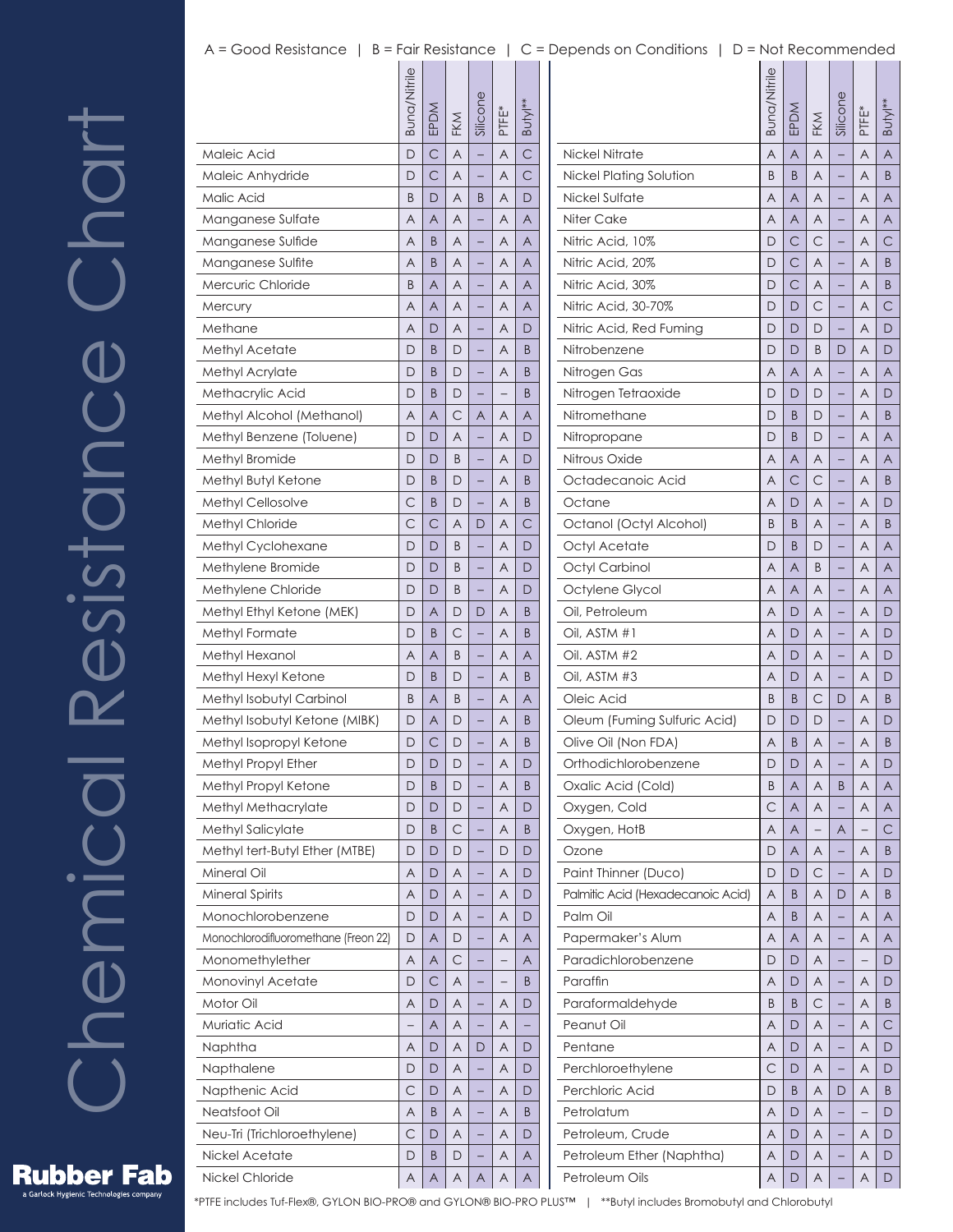# Chemical Resistance Chart Resistance Chart Chemical

|                                  | Buna/Nitrile | EPDM         | FKM          | Silicone | PTFE <sup>*</sup> | Butyl** |  |
|----------------------------------|--------------|--------------|--------------|----------|-------------------|---------|--|
| Phenol 10%                       | D            | C            | A            |          | A                 | B       |  |
| <b>Phenol Sulfonic Acid</b>      | D            | C            | A            |          | A                 | С       |  |
| <b>Phenyl Chloride</b>           | D            | D            | A            |          | Α                 | D       |  |
| Phenylhydrazine                  | D            | C            | A            |          |                   | B       |  |
| Phorone                          | D            | B            | С            |          | Α                 | A       |  |
| <b>Phosphate Esters</b>          | D            | A            | C            |          |                   | A       |  |
| Phosphoric Acid, 10%             | A            | A            | A            |          | A                 | A       |  |
| Phosphoric Acid, 10-85%          | С            | A            | A            |          | Α                 | A       |  |
| Phosphorous Tricholride          | D            | A            | A            |          |                   | Α       |  |
| Pickling Solution                | С            | С            | B            |          | A                 | С       |  |
| Picric Acid, Molten              | C            | $\mathsf{C}$ | С            |          | A                 | С       |  |
| Picric Acid, Water Soln.         | B            | B            | C            |          | Α                 | A       |  |
| Pinene                           | A            | D            | A            |          | A                 | D       |  |
| Pine Oil                         | С            | D            | B            |          | Α                 | D       |  |
| Piperdine                        | D            | D            | D            |          | Α                 | D       |  |
| Pitch                            | B            | D            | С            |          | A                 | D       |  |
| Plating Solution, Chrome         | B            | A            | B            |          | A                 | A       |  |
| Plating Solution, Others         | B            | A            | B            | D        |                   | A       |  |
| Polyvinyl Acetate Emulsion (PVA) | С            | A            | С            |          | A                 | A       |  |
|                                  | A            | A            | A            |          | Α                 | A       |  |
| Polyethylene Gycol               |              |              |              |          |                   |         |  |
| Polypropylene Glycol             | A            | A            | A            |          | Α                 | A       |  |
| Potassium Bicarbonate            | A            | A            | A            |          | A                 | A       |  |
| Potassium Bisulfate              | A            | A            | A            |          | A                 | A       |  |
| Potassium Bisulfite              | A            | A            | A            |          | Α                 | A       |  |
| Potassium Cabonate               | A            | A            | A            |          | A                 | A       |  |
| Potassium Chloride               | A            | A            | A            |          | Α                 | A       |  |
| Potassium Chromate               | D            | B            | A            |          | Α                 | A       |  |
| Potassium Cyanide                | A            | A            | A            |          | A                 | A       |  |
| Potassium Dichromate             | D            | B            | Α            |          | Α                 | A       |  |
| Potassium Hydrate                | B            | A            | $\mathsf{C}$ |          | Α                 | Α       |  |
| Potassium Hydroxide              | С            | A            | С            | С        | A                 | A       |  |
| Potassium Nitrate                | A            | A            | Α            |          | Α                 | Α       |  |
| Potassium Permanganate           | D            | A            | Α            |          | Α                 | Α       |  |
| Potassium Silicate               | A            | A            | Α            |          | Α                 | A       |  |
| Potassium Sulfate                | A            | A            | Α            |          | Α                 | Α       |  |
| Potassium Sulfide                | Α            | A            | Α            |          | Α                 | Α       |  |
| Potassium Sulfite                | A            | A            | Α            |          | A                 | A       |  |
| Producer Gas                     | Α            | D            | Α            | -        | <sup>-</sup>      | D       |  |
| Propanediol                      | Α            | A            | Α            |          | Α                 | Α       |  |
| Propyl Acetate                   | D            | B            | D            |          | Α                 | B       |  |
| Propyl Alcohol (Propanol)        | Α            | A            | Α            |          | Α                 | A       |  |
| Propyl Aldehyde                  | D            | B            | D            |          | Α                 | B       |  |
| Propyl Chloride                  | D            | С            | B            |          | Α                 | С       |  |
| Propylene Dichloride             | D            | D            | B            | -        | Α                 | D       |  |
| Propylene Glycol                 | Α            | A            | Α            |          | Α                 | A       |  |
| Pydraul Hydraulic Fluids         | D            | B            | С            |          | A                 | B       |  |
| Pyranol                          | С            | D            | Α            |          |                   | D       |  |
| Pyridine                         | D            | B            | D            | D        | Α                 | B       |  |

| C<br>Pyroligneous Acid<br>B<br>A<br>B<br>Pyrrole<br>D<br>С<br>С<br>B<br>Rape Seed Oil<br>B<br>B<br>Α<br>Α<br>A<br>-<br>Red Oil (Crude Oleic Acid)<br>B<br>B<br>B<br>Α<br>B<br>Richfield A Weed Killer, 100%<br>D<br>D<br>С<br>Α<br>D<br>С<br>Richfield B Wedd Killer, 33%<br>B<br>D<br>Α<br>B<br>-<br>Rosin Oil<br>Α<br>D<br>A<br>D<br>Rotenone and Water<br>Α<br>A<br>A<br>A<br><b>FDA TUBE REQUIRED</b><br>Rum<br>Sal Ammoniac (Ammonium Chloride)<br>A<br>A<br>A<br>A<br>A<br>Salicylic Acid<br>D<br>A<br>Salt Water (Sea Water)<br>Α<br>Α<br>Α<br>A<br>A<br>С<br>Α<br>A<br>A<br>Sewage<br>Silicate of Soda (Sodium Silicate)<br>Α<br>A<br>A<br>Α<br>Silicate Esters<br>B<br>D<br>Α<br>-<br>$\qquad \qquad -$<br>A<br>Silicone Greases<br>A<br>A<br>A<br>Silicone Oils<br>Α<br>A<br>A<br>Α<br>Silver Nitrate<br>Α<br>Α<br>Α<br>A<br>Α<br><b>Skelly Solvent</b><br>Α<br>D<br>A<br>Skydrol Hydraulic Fluids<br>D<br>A<br>Α<br>D<br>Soap Solutions<br>Α<br>Α<br>Α<br>B<br>A<br>Soda Ash (Sodium Carbonate)<br>Α<br>A<br>A<br>A<br>Soda, Caustic (Sodium Hydroxide)<br>B<br>A<br>D<br>Α<br>Soda, Lime<br>Β<br>С<br>Α<br>Α<br>-<br>Soda Niter (Sodium Nitrate)<br>Α<br>Α<br>A<br>A<br>Sodium Acetate<br>A<br>D<br>B<br>D<br>Sodium Aluminate<br>Α<br>Α<br>Α<br>Α<br>-<br>Sodium Bicarbonate<br>Α<br>Α<br>Α<br>A<br>Α<br>$\overline{\mathsf{A}}$<br>$\overline{\mathsf{A}}$<br>Sodium Bisulfate<br>$\overline{A}$<br>A<br>Sodium Bisulfite<br>A<br>Α<br>Α<br>Α<br>Α<br>Sodium Borate<br>A<br>A<br>Α<br>Α<br>Α<br>Sodium Carbonate<br>A<br>A<br>Α<br>A<br>Α<br>Sodium Chloride<br>Α<br>Α<br>Α<br>Β<br>Α<br>Sodium Chromate<br>С<br>D<br>B<br>Α<br>Sodium Cyanide<br>A<br>A<br>Α<br>A<br>Sodium Dichromate<br>С<br>D<br>B<br>Α<br>-<br>Sodium Fluoride<br>A<br>A<br>A<br>A<br>Sodium Hydroxide<br>С<br>A<br>A<br>Α<br>С<br>Sodium Hypochlorite<br>A<br>D<br>Α<br>Β<br>Α<br>Sodium Metaphosphate<br>A<br>Α<br>Α<br>A<br>Sodium Nitrate<br>С<br>Α<br>Α<br>D<br>A<br>Sodium Nitrite<br>A<br>A<br>Α<br>Α<br>-<br>Sodium Perborate<br>С<br>Α<br>Α<br>A<br>Sodium Peroxide<br>С<br>Α<br>A<br>Α<br>Sodium Phosphate<br>B<br>Α<br>Α<br>Α<br>-<br>Sodium Silicate<br>A<br>A<br>Α<br>Α<br>Α<br>Sodium Sulfate<br>Α<br>Α<br>Α<br>A | Buna/Nitrile | EPDM | FKM | Silicone | PTFE* | Butyl** |
|--------------------------------------------------------------------------------------------------------------------------------------------------------------------------------------------------------------------------------------------------------------------------------------------------------------------------------------------------------------------------------------------------------------------------------------------------------------------------------------------------------------------------------------------------------------------------------------------------------------------------------------------------------------------------------------------------------------------------------------------------------------------------------------------------------------------------------------------------------------------------------------------------------------------------------------------------------------------------------------------------------------------------------------------------------------------------------------------------------------------------------------------------------------------------------------------------------------------------------------------------------------------------------------------------------------------------------------------------------------------------------------------------------------------------------------------------------------------------------------------------------------------------------------------------------------------------------------------------------------------------------------------------------------------------------------------------------------------------------------------------------------------------------------------------------------------------------------------------------------------------------------------------------------------------------------------------------------------------------------------------------------------------------------------------------------------------------------------------------------------------------------------------------------------------------------------------------------------|--------------|------|-----|----------|-------|---------|
|                                                                                                                                                                                                                                                                                                                                                                                                                                                                                                                                                                                                                                                                                                                                                                                                                                                                                                                                                                                                                                                                                                                                                                                                                                                                                                                                                                                                                                                                                                                                                                                                                                                                                                                                                                                                                                                                                                                                                                                                                                                                                                                                                                                                                    |              |      |     |          |       |         |
|                                                                                                                                                                                                                                                                                                                                                                                                                                                                                                                                                                                                                                                                                                                                                                                                                                                                                                                                                                                                                                                                                                                                                                                                                                                                                                                                                                                                                                                                                                                                                                                                                                                                                                                                                                                                                                                                                                                                                                                                                                                                                                                                                                                                                    |              |      |     |          |       |         |
|                                                                                                                                                                                                                                                                                                                                                                                                                                                                                                                                                                                                                                                                                                                                                                                                                                                                                                                                                                                                                                                                                                                                                                                                                                                                                                                                                                                                                                                                                                                                                                                                                                                                                                                                                                                                                                                                                                                                                                                                                                                                                                                                                                                                                    |              |      |     |          |       |         |
|                                                                                                                                                                                                                                                                                                                                                                                                                                                                                                                                                                                                                                                                                                                                                                                                                                                                                                                                                                                                                                                                                                                                                                                                                                                                                                                                                                                                                                                                                                                                                                                                                                                                                                                                                                                                                                                                                                                                                                                                                                                                                                                                                                                                                    |              |      |     |          |       |         |
|                                                                                                                                                                                                                                                                                                                                                                                                                                                                                                                                                                                                                                                                                                                                                                                                                                                                                                                                                                                                                                                                                                                                                                                                                                                                                                                                                                                                                                                                                                                                                                                                                                                                                                                                                                                                                                                                                                                                                                                                                                                                                                                                                                                                                    |              |      |     |          |       |         |
|                                                                                                                                                                                                                                                                                                                                                                                                                                                                                                                                                                                                                                                                                                                                                                                                                                                                                                                                                                                                                                                                                                                                                                                                                                                                                                                                                                                                                                                                                                                                                                                                                                                                                                                                                                                                                                                                                                                                                                                                                                                                                                                                                                                                                    |              |      |     |          |       |         |
|                                                                                                                                                                                                                                                                                                                                                                                                                                                                                                                                                                                                                                                                                                                                                                                                                                                                                                                                                                                                                                                                                                                                                                                                                                                                                                                                                                                                                                                                                                                                                                                                                                                                                                                                                                                                                                                                                                                                                                                                                                                                                                                                                                                                                    |              |      |     |          |       |         |
|                                                                                                                                                                                                                                                                                                                                                                                                                                                                                                                                                                                                                                                                                                                                                                                                                                                                                                                                                                                                                                                                                                                                                                                                                                                                                                                                                                                                                                                                                                                                                                                                                                                                                                                                                                                                                                                                                                                                                                                                                                                                                                                                                                                                                    |              |      |     |          |       |         |
|                                                                                                                                                                                                                                                                                                                                                                                                                                                                                                                                                                                                                                                                                                                                                                                                                                                                                                                                                                                                                                                                                                                                                                                                                                                                                                                                                                                                                                                                                                                                                                                                                                                                                                                                                                                                                                                                                                                                                                                                                                                                                                                                                                                                                    |              |      |     |          |       |         |
|                                                                                                                                                                                                                                                                                                                                                                                                                                                                                                                                                                                                                                                                                                                                                                                                                                                                                                                                                                                                                                                                                                                                                                                                                                                                                                                                                                                                                                                                                                                                                                                                                                                                                                                                                                                                                                                                                                                                                                                                                                                                                                                                                                                                                    |              |      |     |          |       |         |
|                                                                                                                                                                                                                                                                                                                                                                                                                                                                                                                                                                                                                                                                                                                                                                                                                                                                                                                                                                                                                                                                                                                                                                                                                                                                                                                                                                                                                                                                                                                                                                                                                                                                                                                                                                                                                                                                                                                                                                                                                                                                                                                                                                                                                    |              |      |     |          |       |         |
|                                                                                                                                                                                                                                                                                                                                                                                                                                                                                                                                                                                                                                                                                                                                                                                                                                                                                                                                                                                                                                                                                                                                                                                                                                                                                                                                                                                                                                                                                                                                                                                                                                                                                                                                                                                                                                                                                                                                                                                                                                                                                                                                                                                                                    |              |      |     |          |       |         |
|                                                                                                                                                                                                                                                                                                                                                                                                                                                                                                                                                                                                                                                                                                                                                                                                                                                                                                                                                                                                                                                                                                                                                                                                                                                                                                                                                                                                                                                                                                                                                                                                                                                                                                                                                                                                                                                                                                                                                                                                                                                                                                                                                                                                                    |              |      |     |          |       |         |
|                                                                                                                                                                                                                                                                                                                                                                                                                                                                                                                                                                                                                                                                                                                                                                                                                                                                                                                                                                                                                                                                                                                                                                                                                                                                                                                                                                                                                                                                                                                                                                                                                                                                                                                                                                                                                                                                                                                                                                                                                                                                                                                                                                                                                    |              |      |     |          |       |         |
|                                                                                                                                                                                                                                                                                                                                                                                                                                                                                                                                                                                                                                                                                                                                                                                                                                                                                                                                                                                                                                                                                                                                                                                                                                                                                                                                                                                                                                                                                                                                                                                                                                                                                                                                                                                                                                                                                                                                                                                                                                                                                                                                                                                                                    |              |      |     |          |       |         |
|                                                                                                                                                                                                                                                                                                                                                                                                                                                                                                                                                                                                                                                                                                                                                                                                                                                                                                                                                                                                                                                                                                                                                                                                                                                                                                                                                                                                                                                                                                                                                                                                                                                                                                                                                                                                                                                                                                                                                                                                                                                                                                                                                                                                                    |              |      |     |          |       |         |
|                                                                                                                                                                                                                                                                                                                                                                                                                                                                                                                                                                                                                                                                                                                                                                                                                                                                                                                                                                                                                                                                                                                                                                                                                                                                                                                                                                                                                                                                                                                                                                                                                                                                                                                                                                                                                                                                                                                                                                                                                                                                                                                                                                                                                    |              |      |     |          |       |         |
|                                                                                                                                                                                                                                                                                                                                                                                                                                                                                                                                                                                                                                                                                                                                                                                                                                                                                                                                                                                                                                                                                                                                                                                                                                                                                                                                                                                                                                                                                                                                                                                                                                                                                                                                                                                                                                                                                                                                                                                                                                                                                                                                                                                                                    |              |      |     |          |       |         |
|                                                                                                                                                                                                                                                                                                                                                                                                                                                                                                                                                                                                                                                                                                                                                                                                                                                                                                                                                                                                                                                                                                                                                                                                                                                                                                                                                                                                                                                                                                                                                                                                                                                                                                                                                                                                                                                                                                                                                                                                                                                                                                                                                                                                                    |              |      |     |          |       |         |
|                                                                                                                                                                                                                                                                                                                                                                                                                                                                                                                                                                                                                                                                                                                                                                                                                                                                                                                                                                                                                                                                                                                                                                                                                                                                                                                                                                                                                                                                                                                                                                                                                                                                                                                                                                                                                                                                                                                                                                                                                                                                                                                                                                                                                    |              |      |     |          |       |         |
|                                                                                                                                                                                                                                                                                                                                                                                                                                                                                                                                                                                                                                                                                                                                                                                                                                                                                                                                                                                                                                                                                                                                                                                                                                                                                                                                                                                                                                                                                                                                                                                                                                                                                                                                                                                                                                                                                                                                                                                                                                                                                                                                                                                                                    |              |      |     |          |       |         |
|                                                                                                                                                                                                                                                                                                                                                                                                                                                                                                                                                                                                                                                                                                                                                                                                                                                                                                                                                                                                                                                                                                                                                                                                                                                                                                                                                                                                                                                                                                                                                                                                                                                                                                                                                                                                                                                                                                                                                                                                                                                                                                                                                                                                                    |              |      |     |          |       |         |
|                                                                                                                                                                                                                                                                                                                                                                                                                                                                                                                                                                                                                                                                                                                                                                                                                                                                                                                                                                                                                                                                                                                                                                                                                                                                                                                                                                                                                                                                                                                                                                                                                                                                                                                                                                                                                                                                                                                                                                                                                                                                                                                                                                                                                    |              |      |     |          |       |         |
|                                                                                                                                                                                                                                                                                                                                                                                                                                                                                                                                                                                                                                                                                                                                                                                                                                                                                                                                                                                                                                                                                                                                                                                                                                                                                                                                                                                                                                                                                                                                                                                                                                                                                                                                                                                                                                                                                                                                                                                                                                                                                                                                                                                                                    |              |      |     |          |       |         |
|                                                                                                                                                                                                                                                                                                                                                                                                                                                                                                                                                                                                                                                                                                                                                                                                                                                                                                                                                                                                                                                                                                                                                                                                                                                                                                                                                                                                                                                                                                                                                                                                                                                                                                                                                                                                                                                                                                                                                                                                                                                                                                                                                                                                                    |              |      |     |          |       |         |
|                                                                                                                                                                                                                                                                                                                                                                                                                                                                                                                                                                                                                                                                                                                                                                                                                                                                                                                                                                                                                                                                                                                                                                                                                                                                                                                                                                                                                                                                                                                                                                                                                                                                                                                                                                                                                                                                                                                                                                                                                                                                                                                                                                                                                    |              |      |     |          |       |         |
|                                                                                                                                                                                                                                                                                                                                                                                                                                                                                                                                                                                                                                                                                                                                                                                                                                                                                                                                                                                                                                                                                                                                                                                                                                                                                                                                                                                                                                                                                                                                                                                                                                                                                                                                                                                                                                                                                                                                                                                                                                                                                                                                                                                                                    |              |      |     |          |       |         |
|                                                                                                                                                                                                                                                                                                                                                                                                                                                                                                                                                                                                                                                                                                                                                                                                                                                                                                                                                                                                                                                                                                                                                                                                                                                                                                                                                                                                                                                                                                                                                                                                                                                                                                                                                                                                                                                                                                                                                                                                                                                                                                                                                                                                                    |              |      |     |          |       |         |
|                                                                                                                                                                                                                                                                                                                                                                                                                                                                                                                                                                                                                                                                                                                                                                                                                                                                                                                                                                                                                                                                                                                                                                                                                                                                                                                                                                                                                                                                                                                                                                                                                                                                                                                                                                                                                                                                                                                                                                                                                                                                                                                                                                                                                    |              |      |     |          |       |         |
|                                                                                                                                                                                                                                                                                                                                                                                                                                                                                                                                                                                                                                                                                                                                                                                                                                                                                                                                                                                                                                                                                                                                                                                                                                                                                                                                                                                                                                                                                                                                                                                                                                                                                                                                                                                                                                                                                                                                                                                                                                                                                                                                                                                                                    |              |      |     |          |       |         |
|                                                                                                                                                                                                                                                                                                                                                                                                                                                                                                                                                                                                                                                                                                                                                                                                                                                                                                                                                                                                                                                                                                                                                                                                                                                                                                                                                                                                                                                                                                                                                                                                                                                                                                                                                                                                                                                                                                                                                                                                                                                                                                                                                                                                                    |              |      |     |          |       |         |
|                                                                                                                                                                                                                                                                                                                                                                                                                                                                                                                                                                                                                                                                                                                                                                                                                                                                                                                                                                                                                                                                                                                                                                                                                                                                                                                                                                                                                                                                                                                                                                                                                                                                                                                                                                                                                                                                                                                                                                                                                                                                                                                                                                                                                    |              |      |     |          |       |         |
|                                                                                                                                                                                                                                                                                                                                                                                                                                                                                                                                                                                                                                                                                                                                                                                                                                                                                                                                                                                                                                                                                                                                                                                                                                                                                                                                                                                                                                                                                                                                                                                                                                                                                                                                                                                                                                                                                                                                                                                                                                                                                                                                                                                                                    |              |      |     |          |       |         |
|                                                                                                                                                                                                                                                                                                                                                                                                                                                                                                                                                                                                                                                                                                                                                                                                                                                                                                                                                                                                                                                                                                                                                                                                                                                                                                                                                                                                                                                                                                                                                                                                                                                                                                                                                                                                                                                                                                                                                                                                                                                                                                                                                                                                                    |              |      |     |          |       |         |
|                                                                                                                                                                                                                                                                                                                                                                                                                                                                                                                                                                                                                                                                                                                                                                                                                                                                                                                                                                                                                                                                                                                                                                                                                                                                                                                                                                                                                                                                                                                                                                                                                                                                                                                                                                                                                                                                                                                                                                                                                                                                                                                                                                                                                    |              |      |     |          |       |         |
|                                                                                                                                                                                                                                                                                                                                                                                                                                                                                                                                                                                                                                                                                                                                                                                                                                                                                                                                                                                                                                                                                                                                                                                                                                                                                                                                                                                                                                                                                                                                                                                                                                                                                                                                                                                                                                                                                                                                                                                                                                                                                                                                                                                                                    |              |      |     |          |       |         |
|                                                                                                                                                                                                                                                                                                                                                                                                                                                                                                                                                                                                                                                                                                                                                                                                                                                                                                                                                                                                                                                                                                                                                                                                                                                                                                                                                                                                                                                                                                                                                                                                                                                                                                                                                                                                                                                                                                                                                                                                                                                                                                                                                                                                                    |              |      |     |          |       |         |
|                                                                                                                                                                                                                                                                                                                                                                                                                                                                                                                                                                                                                                                                                                                                                                                                                                                                                                                                                                                                                                                                                                                                                                                                                                                                                                                                                                                                                                                                                                                                                                                                                                                                                                                                                                                                                                                                                                                                                                                                                                                                                                                                                                                                                    |              |      |     |          |       |         |
|                                                                                                                                                                                                                                                                                                                                                                                                                                                                                                                                                                                                                                                                                                                                                                                                                                                                                                                                                                                                                                                                                                                                                                                                                                                                                                                                                                                                                                                                                                                                                                                                                                                                                                                                                                                                                                                                                                                                                                                                                                                                                                                                                                                                                    |              |      |     |          |       |         |
|                                                                                                                                                                                                                                                                                                                                                                                                                                                                                                                                                                                                                                                                                                                                                                                                                                                                                                                                                                                                                                                                                                                                                                                                                                                                                                                                                                                                                                                                                                                                                                                                                                                                                                                                                                                                                                                                                                                                                                                                                                                                                                                                                                                                                    |              |      |     |          |       |         |
|                                                                                                                                                                                                                                                                                                                                                                                                                                                                                                                                                                                                                                                                                                                                                                                                                                                                                                                                                                                                                                                                                                                                                                                                                                                                                                                                                                                                                                                                                                                                                                                                                                                                                                                                                                                                                                                                                                                                                                                                                                                                                                                                                                                                                    |              |      |     |          |       |         |
|                                                                                                                                                                                                                                                                                                                                                                                                                                                                                                                                                                                                                                                                                                                                                                                                                                                                                                                                                                                                                                                                                                                                                                                                                                                                                                                                                                                                                                                                                                                                                                                                                                                                                                                                                                                                                                                                                                                                                                                                                                                                                                                                                                                                                    |              |      |     |          |       |         |
|                                                                                                                                                                                                                                                                                                                                                                                                                                                                                                                                                                                                                                                                                                                                                                                                                                                                                                                                                                                                                                                                                                                                                                                                                                                                                                                                                                                                                                                                                                                                                                                                                                                                                                                                                                                                                                                                                                                                                                                                                                                                                                                                                                                                                    |              |      |     |          |       |         |
|                                                                                                                                                                                                                                                                                                                                                                                                                                                                                                                                                                                                                                                                                                                                                                                                                                                                                                                                                                                                                                                                                                                                                                                                                                                                                                                                                                                                                                                                                                                                                                                                                                                                                                                                                                                                                                                                                                                                                                                                                                                                                                                                                                                                                    |              |      |     |          |       |         |
|                                                                                                                                                                                                                                                                                                                                                                                                                                                                                                                                                                                                                                                                                                                                                                                                                                                                                                                                                                                                                                                                                                                                                                                                                                                                                                                                                                                                                                                                                                                                                                                                                                                                                                                                                                                                                                                                                                                                                                                                                                                                                                                                                                                                                    |              |      |     |          |       |         |
|                                                                                                                                                                                                                                                                                                                                                                                                                                                                                                                                                                                                                                                                                                                                                                                                                                                                                                                                                                                                                                                                                                                                                                                                                                                                                                                                                                                                                                                                                                                                                                                                                                                                                                                                                                                                                                                                                                                                                                                                                                                                                                                                                                                                                    |              |      |     |          |       |         |
|                                                                                                                                                                                                                                                                                                                                                                                                                                                                                                                                                                                                                                                                                                                                                                                                                                                                                                                                                                                                                                                                                                                                                                                                                                                                                                                                                                                                                                                                                                                                                                                                                                                                                                                                                                                                                                                                                                                                                                                                                                                                                                                                                                                                                    |              |      |     |          |       |         |
| Sodium Sulfide<br>Α                                                                                                                                                                                                                                                                                                                                                                                                                                                                                                                                                                                                                                                                                                                                                                                                                                                                                                                                                                                                                                                                                                                                                                                                                                                                                                                                                                                                                                                                                                                                                                                                                                                                                                                                                                                                                                                                                                                                                                                                                                                                                                                                                                                                |              | A    | Α   | A        | Α     |         |



**Rubber Fab** .<br>Garlock Hygienic Technologies company